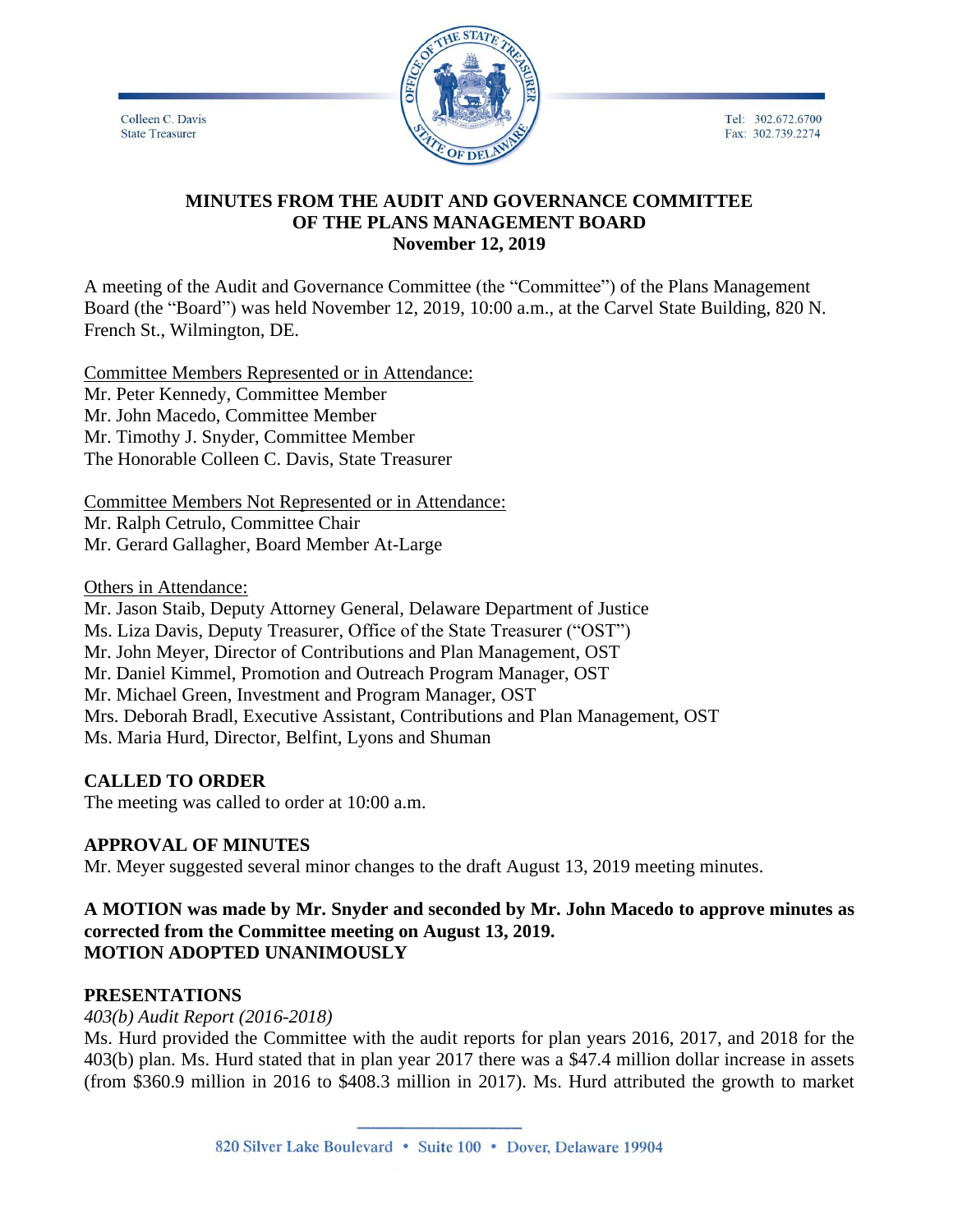performance. In plan year 2018, the 403(b) plan had a \$29.9 million decrease in assets (from \$408.3 million in 2017 to \$378.4 million in 2018). Ms. Hurd stated the total number of account balances decreased from 14,731 in 2016 to 14,303 in 2017, and to 14,267 in 2018. Ms. Hurd noted that there was an increase in the average account balance of \$24,501 in 2016 to \$28,545 in 2017, and that the average balance decreased to \$26,521 in 2018. The average distribution was \$23,829 in 2016, \$21,002 for 2017, and \$24,685 in 2018. The number of employees contributing to the plan was 5,631 in 2016, 5,318 in 2017, and 5,431 in 2018. Total contributions saw a slight increase to \$21.6 million in 2016 from \$20.4 million in 2017, and \$20.8 million in 2018. Total contributions were down due to fluctuations in the average contribution per participant and the number of active plan participants.

Ms. Hurd stated that administrative expenses decreased in 2016 but increased in plan years 2017 and 2018. Ms. Hurd attributed the increases to new arrangements with service providers and the number of transactions charged directly to participant accounts.

Ms. Hurd discussed an audit finding relating to an uncashed check for a required minimum distribution that was returned due to a bad address. Ms. Hurd recommended that OST work with Voya to procure participant locator services. The Committee discussed the feasibility of such services from a cost-benefit standpoint. Mr. Meyer and Mr. Green offered to consult with the recordkeeper and report back to the Committee.

## *529 College Plan Audit Report (2018)*

Ms. Hurd reported that the 529 assets decreased by \$56 million during the reporting period (from \$682.4 million to \$626.2 million). Ms. Hurd attributed the decrease to the market downturn in the fourth quarter of 2018. Ms. Hurd also noted that contributions to the plan were approximately \$91 million, while withdrawals were \$121 million (due to the large percentage of beneficiaries at or approaching college age). Ms. Hurd noted that the audit report also included the administrative fund account currently held at PNC Bank.

Finally, Ms. Hurd noted that there were 5,000 participants who made withdrawals from their accounts in plan year 2018, with an average of \$24,260 per withdrawal.

# **DISCUSSION AND ACTION ITEMS**

*Recommendation Regarding Plan Audit Reports* The Committee discussed the audit reports.

#### **A MOTION was made by Mr. Snyder and seconded by Mr. Macedo to recommend that the Board accept the 2016, 2017, 2018 audit reports. MOTION ADOPTED UNANIMOUSLY**

## *Recommendation Regarding Audit and Budget Policies*

Mr. Meyer discussed with the Committee the draft audit policy proposed by OST. The audit policy outlines the responsibility of the Board to arrange for an annual audit by an outside auditor, enter into a memorandum of understanding with the Auditor of Accounts ("AOA") and pay for the audits. Mr. Macedo expressed a concern regarding AOA's selection of the auditor. Mr. Meyer explained that, by law, AOA is responsible for selection of plan auditors. Mr. Meyer indicated that AOA had agreed to allow OST staff to participate in the selection process. Finally, Mr. Kennedy had two suggested changes. The first was to change the term "accounting standards" to "auditing standards." The second was to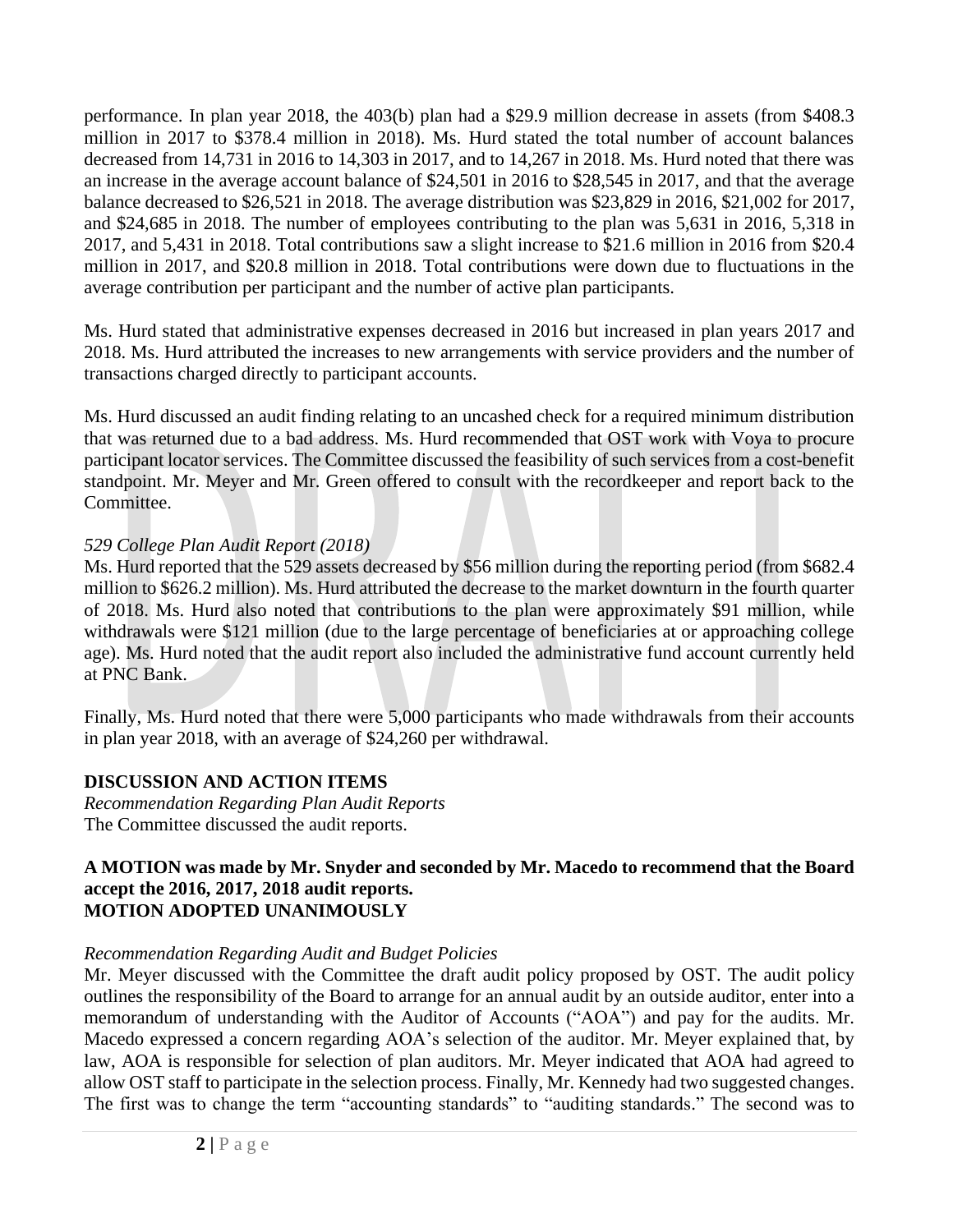change the term "material findings" to "material weaknesses." The changes were discussed and deemed appropriate.

Mr. Macedo suggested several minor changes that were discussed and accepted.

### **A MOTION was made by Mr. Kennedy and seconded by Mr. Macedo to recommend that the Board approve the Audit policy, with revisions. MOTION ADOPTED UNANIMOUSLY**

Mr. Meyer presented the budget policy to the Committee. Mr. Meyer stated the budget policy governs the development and management of an annual budget for the plans and addresses the accounting practices and internal controls necessary to manage the budget. Mr. Macedo suggested some minor changes. Mr. Macedo also raised concerns with respect to the 457 and 529 plan reserve funds. Mr. Macedo inquired if the one-year budget reserve would be created with the legacy, unallocated funds or new fees. Mr. Meyer explain that the budget reserves would be established with legacy funds.

#### **A MOTION was made by Mr. Kennedy and seconded by Mr. Macedo to recommend that the Board approve the Budget policy, with revisions. MOTION ADOPTED UNANIMOUSLY**

## *Recommendation Regarding 457b and Match Plan Amendment*

Mr. Meyer presented a plan amendment to permit automatic cash outs for terminated accounts below \$1,000. The amendment would allow OST to direct the recordkeeper to disburse small balances held by non-active employees. There was a discussion about eligibility language included in the proposed amendment. The eligibility language included the term "common law Employee". The Committee discussed the issue, agreed to table the eligibility issue and approved the amendment.

#### **A MOTION was made by Mr. Macedo and seconded by Mr. Kennedy to recommend that the Board approve the Plan Amendment, with revisions. MOTION ADOPTED UNANIMOUSLY**

### **PUBLIC COMMENT**

No member of the public was present for comment.

### **NEXT MEETING**

The next meeting of the Committee is scheduled for February 11, 2020. The next meeting of the Board is scheduled for December 10, 2019.

### **ADJOURNMENT**

**A MOTION was made by Mr. Kennedy and seconded by Mr. Macedo to adjourn the meeting at 11:22 a.m. MOTION ADOPTED UNANIMOUSLY**